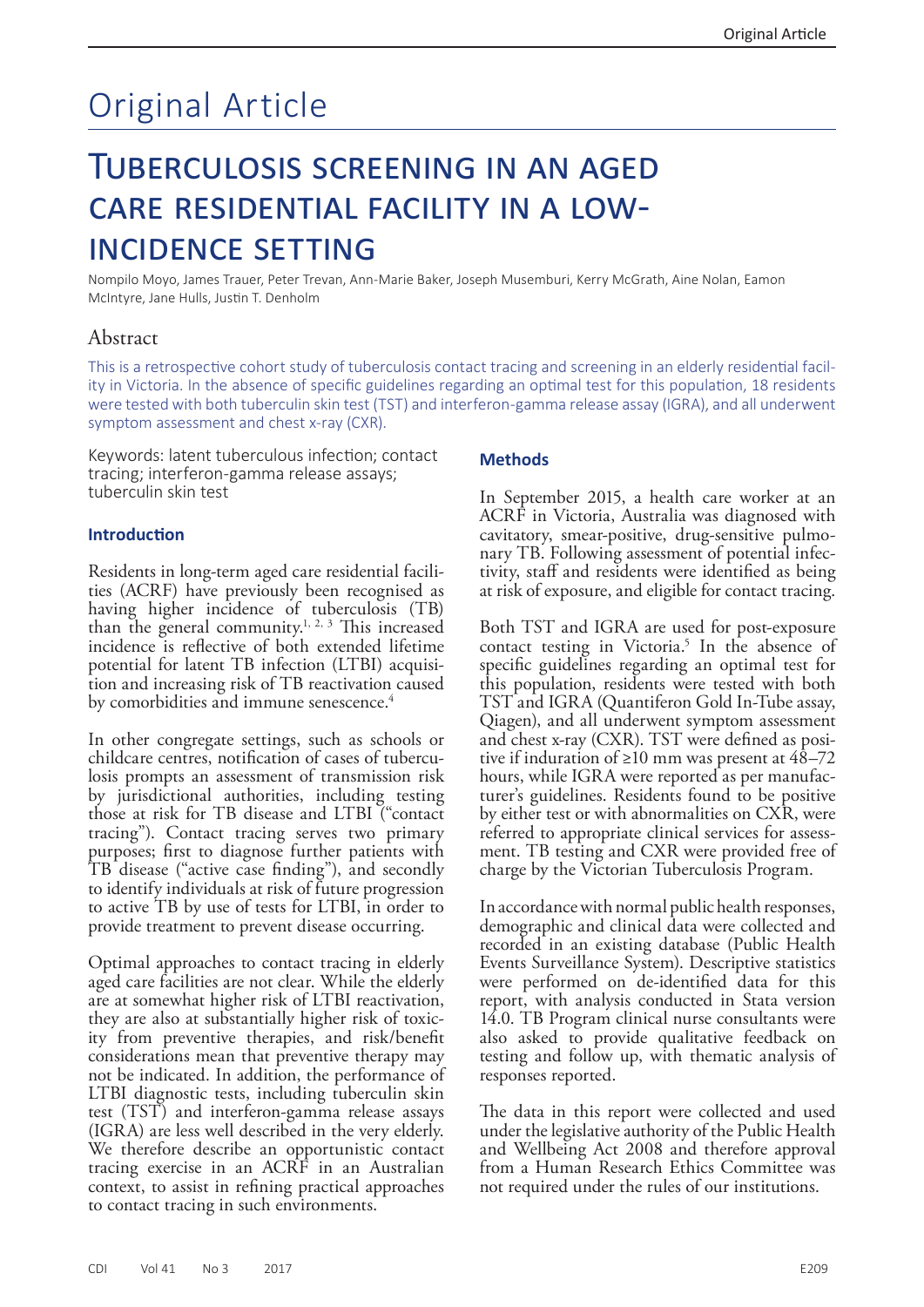# **Results**

A total of 19 residents with epidemiological contact were identified for contact tracing, with 18 consenting to evaluation. Demographic details of residents are provided in Table 1.

In addition, 41 staff were identified for screening. Staff members were screened with TST and, IGRA was only used for staff who failed to attend the screening. 39 members of staff consented for screening, with four testing positive for TB test: two were Australian born with no known risk factors and the remaining two were born in high TB incidence countries. No TB disease was found among staff, who were referred for consideration of preventive therapy.

#### **Table 1. Positivity on either TST or IGRA by participant characteristics**

| <b>Variable</b>         | Number of<br>residents | <b>TST or IGRA</b><br>positive | Percentage<br>positive |
|-------------------------|------------------------|--------------------------------|------------------------|
| Under 70                | $\mathbf{1}$           | $\mathbf{1}$                   | 100%                   |
| 70-79                   | 5                      | $\mathbf{1}$                   | 20%                    |
| 80-89                   | 6                      | $\Omega$                       | 0%                     |
| $\geq 90$               | 6                      | 3                              | 50%                    |
| Male                    | 6                      | $\overline{2}$                 | 33%                    |
| Female                  | 12                     | 3                              | 25%                    |
| Australian<br>born      | 11                     | 3                              | 27%                    |
| England born            | 7                      | $\overline{2}$                 | 29%                    |
| Independent<br>for ADLs | 6                      | $\overline{2}$                 | 33%                    |
| Dependent<br>for ADLs   | 12                     | 3                              | 25%                    |
| All                     | 18                     | 5                              | 28%                    |

ADLs, activities of daily living. As per information provided by resident facility.

Results from LTBI testing are shown in Table 2. Of the 5 residents with a positive IGRA, 2 were TST positive. No resident with a negative IGRA was found to have a positive TST. CXR identi- fied abnormalities in 4/18 (22%), with all of these individuals also having positive IGRAs (p=0.002). Both TST positives had abnormal CXRs and all but one positive IGRA had abnormal CXRs. Following specialist evaluation and additional diagnostic testing, none was considered reflective of active TB.

#### **Table 2. IGRA versus TST results**

|                                                  | <b>Positive TST</b> | <b>Negative TST</b> |
|--------------------------------------------------|---------------------|---------------------|
| Positive IGRA                                    |                     |                     |
| Negative IGRA                                    |                     |                     |
| $\sim$ $\sim$ $\sim$ $\sim$ $\sim$ $\sim$ $\sim$ |                     |                     |

p=0.065, Fisher exact

### **Table 3. IGRA versus CXR results**

|                          | <b>Positive CXR</b> | <b>Negative CXR</b> |
|--------------------------|---------------------|---------------------|
| Positive IGRA            | 4                   |                     |
| Negative IGRA            |                     | 13                  |
| $p=0.002$ . Fisher exact |                     |                     |

All residents with positive TST or IGRA were referred for consideration of further management, including preventive therapy. Following specialist evaluation, all were considered to be poor candidates for LTBI therapy based on risk/benefit assessment, and none was treated. Residents were followed for 12 months post-exposure, with no additional cases of active TB identified within this cohort. Following this time, resident's general practitioners were provided with education on TB and recommendations for further investigations if symptomatic.

Qualitative feedback from clinical nurse consultants was collected and reviewed. Consistent themes were that TST administration was difficult due to fragile skin and loss of skin elasticity. It was noted that some residents were not able to cooperate with the procedure, most frequently due to behavioural issues secondary to dementia. Similarly, IGRA collection was also considered problematic due to requirement for phlebotomy. Nursing staff reported a range of additional issues, including challenges with identifying appropriate persons responsible for healthcare decision-making for those residents not able to independently provide consent to testing. We also note that CXR testing required transport of patients to an exter- nal radiology facility, which was problematic for some residents and families.

#### **Discussion**

This mixed-methods report provides insight into TB contact tracing in an Australian ACRF. While the size of this study is insufficient to draw robust conclusions regarding test performance character- istics in the elderly, our experience is illustrative of the challenges inherent in this setting and has led to changes in local policy and practice. Future contact tracing assessment in similar settings will focus on clinical and radiological assessment for active case finding, with recognition of the limited additional benefit of testing for LTBI in this cohort.

The association between IGRA and TST and the association of positive results with abnormal chest x-ray findings on simple univariate analysis suggest that the positive results may reflect true M. tuberculosis infection. However, this infection may well have been remotely acquired, which would also be consistent with the absence of reac-